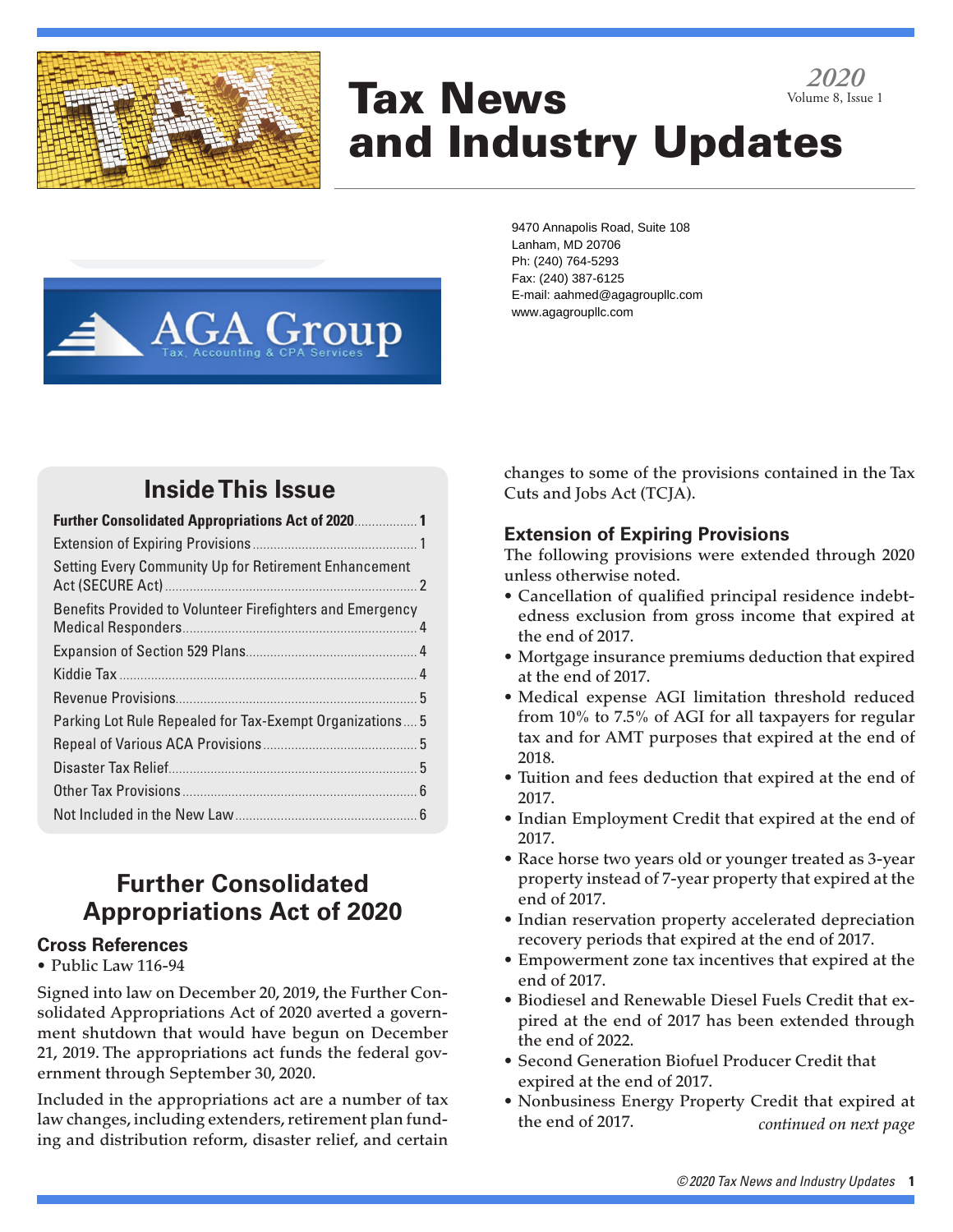- Alternative Motor Vehicle Credit for qualified fuel cell motor vehicles that expired at the end of 2017.
- Alternative Fuel Vehicle Refueling Property Credit that expired at the end of 2017.
- Electric Vehicle Credit for highway-capable 2-wheeled vehicles that expired at the end of 2017.
- Energy Efficient Home Credit that expired at the end of 2017
- Energy efficient commercial building property deduction that expired at the end of 2017.
- Alternative Fuel Excise Tax Credit that expired at the end of 2017.
- New Markets Tax Credit that expired at the end of 2019.
- Employer Credit for Paid Family and Medical Leave that expired at the end of 2019.
- Work Opportunity Credit that expired at the end of 2019.
- Health Coverage Tax Credit that expired at the end of 2019.

Other tax provision that were extended in the new law include the following:

- Black Lung Disability Trust Fund excise tax,
- Railroad Track Maintenance Credit,
- Mine Rescue Team Training Credit,
- 7-year recovery period for motorsports entertainment complexes,
- Expensing rules for certain qualified film and television and live theatrical productions,
- American Samoa Economic Development Credit,
- Credit for Electricity Produced from Certain Renewable Resources,
- Production Credit for Indian Coal Facilities,
- Special allowance for second generation biofuel plant property,
- Special rule for sales or dispositions to implement FERC or state electric restructuring policy for qualified electric utilities,
- Oil Spill Liability Trust Fund rate,
- Certain provisions related to beer, wine, and distilled spirits,
- Look-thru rule for related controlled foreign corporations.

## **Setting Every Community Up for Retirement Enhancement Act (SECURE Act)**

The Further Consolidated Appropriations Act of 2020 includes the SECURE Act, which contains the following changes to the retirement plan rules.

Repeal of maximum age for traditional IRA contri**butions.** Under prior law, taxpayers who had attained age 70½ were prohibited from making contributions to their traditional IRAs. Congress recognizes that as Americans live longer, an increasing number continue employment beyond traditional retirement age.

Effective for tax years beginning after 2019, the age 70½ maximum age limitation for making deductible traditional IRA contributions no longer applies. Thus, taxpayers of any age can make deductible contributions to their traditional IRAs, provided all of the other IRA contribution rules are met. A similar rule has always applied to making nondeductible Roth IRA contributions.

This rule also modifies the rules for qualified charitable distributions (QCDs). In general, a taxpayer who is at least age 70½ can make a QCD of up to \$100,000 to a qualified charity. The qualified charitable distribution is not reported as income and is not reported as a charitable contribution (the two transactions cancel each other out).

Under the new law, the amount of any distributions not includible in gross income by reason of the QCD rules for a tax year must be reduced (but not below zero) by an amount equal to the excess of:

- 1) The aggregate amount of IRA deductions allowed to the taxpayer for all tax years ending on or after the date the taxpayer attains age 70½, over
- 2) The aggregate amount of reductions under this rule for all tax years preceding the current tax year.

Increase in age for required beginning date for mandatory distributions. Under current law, participants are generally required to begin taking distributions from their retirement plans by April 1 of the calendar year following the later of:

- 1) The calendar year in which the employee attains age 70½, or
- 2) The calendar year in which the employee retires.

The policy behind this rule is to ensure that individuals spend their retirement savings during their lifetime and not use their retirement plans for estate planning purposes to transfer wealth to beneficiaries. However, the age 70½ rule was first applied in the retirement plan context in the early 1960s and has never been adjusted to take into account increases in life expectancy.

Effective for distributions required to be made after December 31, 2019, with respect to individuals who attain age 70½ after December 31, 2019, the required minimum distribution age is increased from age 70½ to age 72.

A similar rule applies to the required beginning date for receiving distributions from an IRA. The age 70½ rule is changed to age 72.

A similar rule also applies to spouse beneficiaries and the special rules for more than 5% owners.

Penalty-free withdrawals from retirement plans for individuals in case of birth of child or adoption. Effective for distributions made after 2019, the 10% early withdrawal penalty does not apply to a distribution from an applicable eligible retirement plan if it is a qualified birth or adoption distribution. The aggregate amount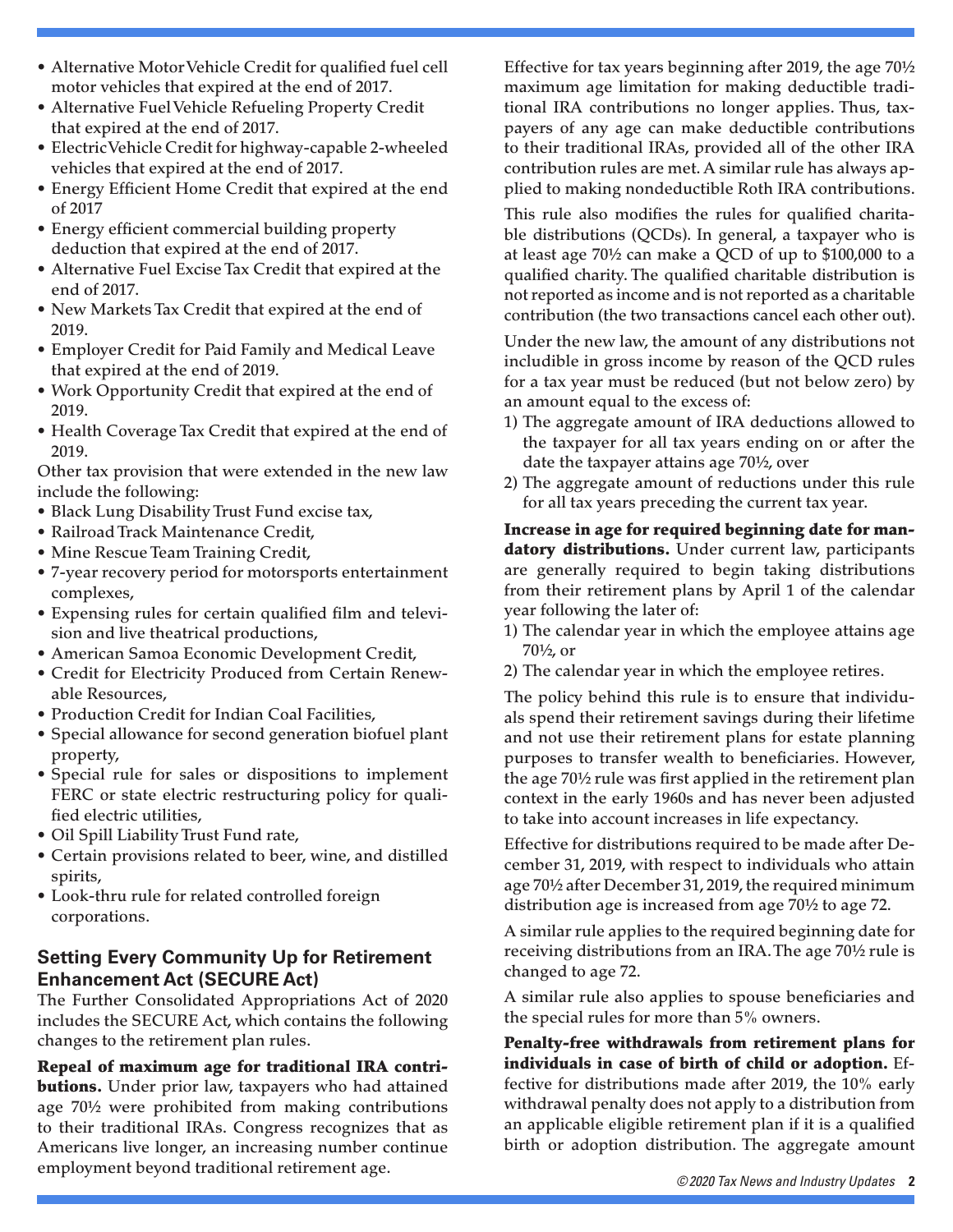which may be treated as a qualified birth or adoption distribution cannot exceed \$5,000.

Increase in credit limitation for small employer pension plan startup costs. Small businesses are allowed a tax credit for up to three years for the costs associated with pension plan start-up costs.

Effective for tax years beginning after 2019, the new law increases the limitation.

Small employer automatic enrollment credit. The new law creates a new tax credit of up to \$500 per year to employers to defray startup costs for new section 401(k) plans and SIMPLE IRA plans that include automatic enrollment.

Certain taxable non-tuition fellowship and stipend payments treated as compensation for IRA purposes. Under prior law, stipends and non-tuition fellowship payments received by graduate and postdoctoral students were not treated as compensation and could not be used as the basis for IRA contributions. This was true even though such payments are includable in taxable income.

Effective for tax years beginning after 2019, the new law removes this obstacle to retirement savings by taking such amounts that are includible in income into account for IRA contribution purposes.

Treating excluded difficulty of care payments as compensation for determining retirement contribution limitations. Difficulty of care payments to home healthcare workers are exempt from taxation. Because such payments are not considered earned income, they are not considered compensation for purposes of the limitations on making contributions to defined contribution plans and IRAs.

Under the new law, nontaxable difficulty of care payments are treated as compensation for purposes of calculating the contribution limits to defined contribution plans and IRAs.

Qualified cash or deferred arrangements must allow long-term part-time employees working more than 500 hours per year to participate. Under prior law, employers generally could exclude part-time employees (employees who work less than 1,000 hours per year) when providing a defined contribution plan to their employees.

Under the new law, except in the case of collectively bargained plans, employers who maintain IRC section 401(k) plans must have a dual eligibility requirement under which an employee must complete either a one year of service requirement (with the 1,000-hour rule) or three consecutive years of service where the employee completes at least 500 hours of service per year.

Multiple employer plans (MEPs). MEPs allow small employers to band together to obtain more favorable pension investment options. The new law makes MEPs more attractive by eliminating certain barriers to the use of MEPs and improving the quality of MEP service providers.

Increase in 10% cap for automatic enrollment safe harbor after 1st plan year. The 10% of employee pay cap for the automatic enrollment safe harbor provision that allows for automatic enrollment into a 401(k) plan to meet the nondiscrimination rules is increased to 15% of employee pay.

Rules relating to election of safe harbor 401(k) status. The legislation changes the non-elective contribution 401(k) safe harbor to provide greater flexibility, improve employee protection and facilitate plan adoption. The legislation eliminates the safe harbor notice requirement, but maintains the requirement to allow employees to make or change an election at least once per year. The bill also permits amendments to non-elective status at any time before the 30th day before the close of the plan year.

Qualified employer plans prohibited from making loans through credit cards and other similar arrangements. The new law prohibits qualified employer plans from making distributions of plan loans through credit cards or similar arrangements. The change is designed to ensure that plan loans are not used for routine or small purchases, thereby preserving retirement savings.

Portability of lifetime income options. Effective for tax years beginning after 2019, the new law permits qualified defined contribution plans, section 403(b) plans, or governmental section 457(b) plans to make a direct trustee-to-trustee transfer to another employer-sponsored retirement plan or IRA of lifetime income investments or distributions of a lifetime income investment in the form of a qualified plan distribution annuity, if a lifetime income investment is no longer authorized to be held as an investment option under the plan. The change permits participants to preserve their lifetime income investments and avoid surrender charges and fees.

Treatment of custodial accounts on termination of section 403(b) plans. Under the new law, not later than six months after December 20, 2019, the IRS must issue guidance under which if an employer terminates an IRC section 403(b) custodial account, the distribution needed to effectuate the plan termination may be the distribution of an individual custodial account in kind to a participant or beneficiary.

Clarification of retirement income account rules relating to church-controlled organizations. The new law clarifies individuals that may be covered by plans maintained by church-controlled organizations. Covered individuals include duly ordained, commissioned, or licensed ministers, regardless of the source of compensation, employees of a tax-exempt organization, controlled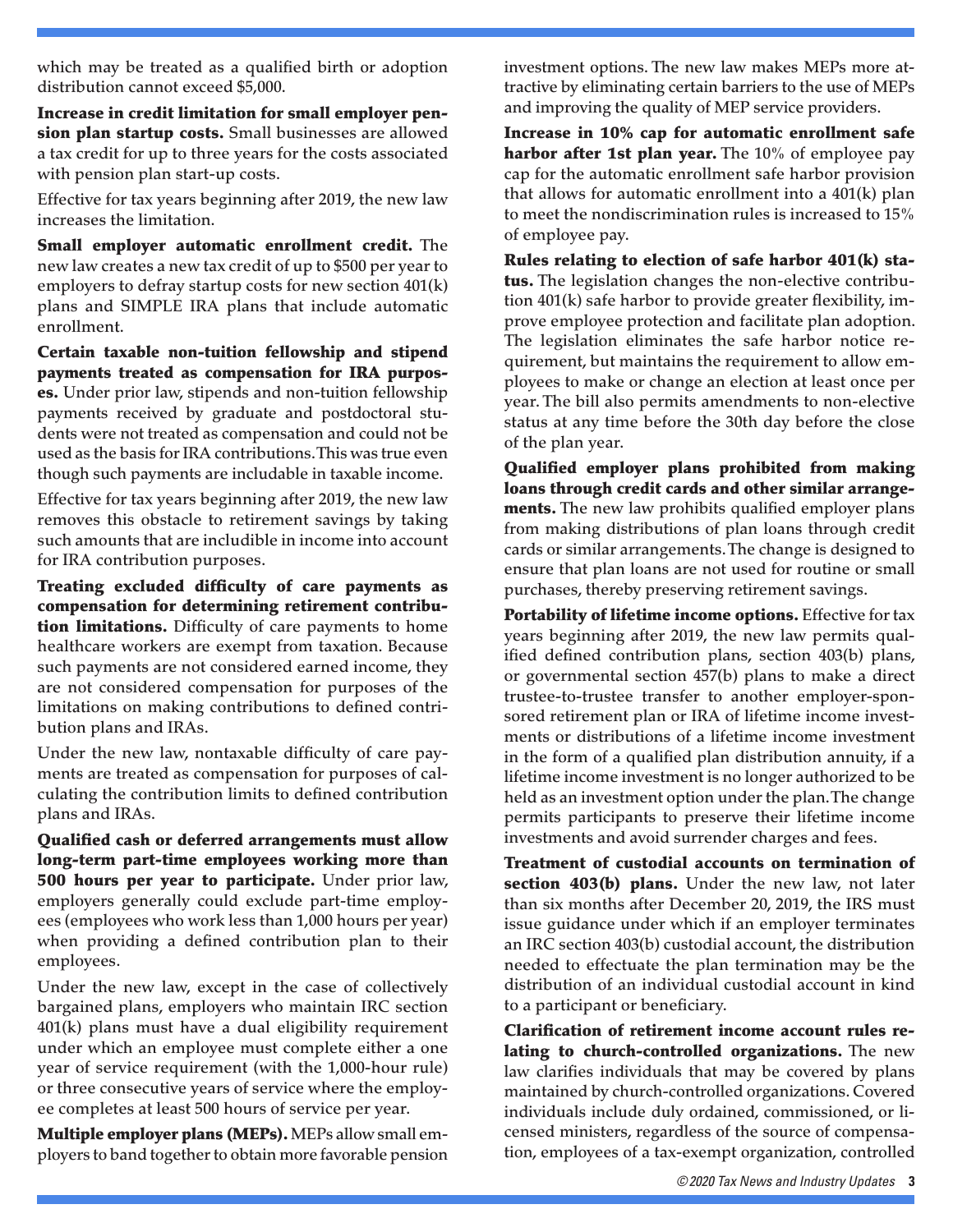by or associated with a church or a convention or association of churches, and certain employees after separation from service with a church, a convention or association of churches, or an organization described above.

Special rules for minimum funding standards for community newspaper plans. Community newspapers are generally family-owned, non-publicly traded, independent newspapers. The new law provides pension funding relief for community newspaper plan sponsors by increasing the interest rate to calculate those funding obligations to 8%. Additionally, the new law provides for a longer amortization period of 30 years from seven years. These two changes are designed to reduce the annual amount struggling community newspaper employers are required to contribute to their pension plan.

Plan adopted by filing due date for year may be treated as in effect as of close of year. The new law permits businesses to treat qualified retirement plans adopted before the due date (including extensions) of the tax return for the tax year to treat the plan as having been adopted as of the last day of the tax year. The additional time to establish a plan provides flexibility for employers that are considering adopting a plan and the opportunity for employees to receive contributions for that earlier year and begin to accumulate retirement savings.

Combined annual report for group of plans. The new law directs the IRS to effectuate the filing of a consolidated Form 5500 for similar plans.

**Disclosure regarding lifetime income.** The new law requires benefit statements provided to defined contribution plan participants to include a lifetime income disclosure at least once during any 12-month period.

Fiduciary safe harbor for selection of lifetime in**come provider.** The new law provides certainty for plan sponsors in the selection of lifetime income providers, a fiduciary act under ERISA. Under the new law, fiduciaries are afforded an optional safe harbor to satisfy the prudence requirement with respect to the selection of insurers for a guaranteed retirement income contract and are protected from liability for any losses that may result to the participant or beneficiary due to an insurer's inability in the future to satisfy its financial obligations under the terms of the contract.

Modification of non-discrimination rules to protect older, longer-service participants. The new law modifies the nondiscrimination rules with respect to closed plans to permit existing participants to continue to accrue benefits. The modification is designed to protect the benefits for older, longer-service employees as they near retirement.

Modification of PBGC premiums for CSEC plans. In 2014, different funding rules were adopted for three types of pension plans: single-employer, multiemployer and CSEC plans. The new law establishes individualized rules for calculating PBGC premiums. For CSEC plans, the new law specifies flat-rate premiums of \$19 per participant, and variable rate premiums of \$9 for each \$1,000 of unfunded vested benefits.

Modification of required distribution rules for des**ignated beneficiaries.** The new law modifies the required minimum distribution rules with respect to defined contribution plan and IRA balances upon the death of the account owner. Distributions to individuals other than the surviving spouse of the employee (or IRA owner), disabled or chronically ill individuals, individuals who are not more than 10 years younger than the employee (or IRA owner), or child of the employee (or IRA owner) who has not reached the age of majority are generally required to be distributed by the end of the tenth calendar year following the year of the employee or IRA owner's death.

## **Benefits Provided to Volunteer Firefighters and Emergency Medical Responders**

Effective for tax years beginning after 2007 and before 2011, for volunteers who performed services for a qualified volunteer emergency response organization, gross income did not include the following.

- Rebates or reductions of property or income taxes provided by a state or local government for providing services as a member of a qualified emergency response organization.
- Qualified payments made by a state or local government for providing services to the emergency response organization up to \$30 for each month the member performs such services.

The new law reinstates this provision for one year only for the 2020 tax year. The new law also increases the exclusion for qualified reimbursement payments from \$30 to \$50 for each month during which a volunteer performs services.

## **Expansion of Section 529 Plans**

Effective for distributions made after 2018, the new law expands 529 education savings accounts to cover costs (including required fees, books, supplies, and equipment) associated with registered apprenticeship programs and up to \$10,000 of principal or interest payments on any qualified education loan (including those for siblings).

## **Kiddie Tax**

TCJA attempted to simplify the Kiddie Tax by applying ordinary and capital gains rates applicable to trusts and estates to the net unearned income of a child rather than the marginal tax rate of the child's parents. The new law repeals this provision for tax years beginning after 2019. The law also allows a taxpayer to retroactively elect the repeal of this rule to apply for either or both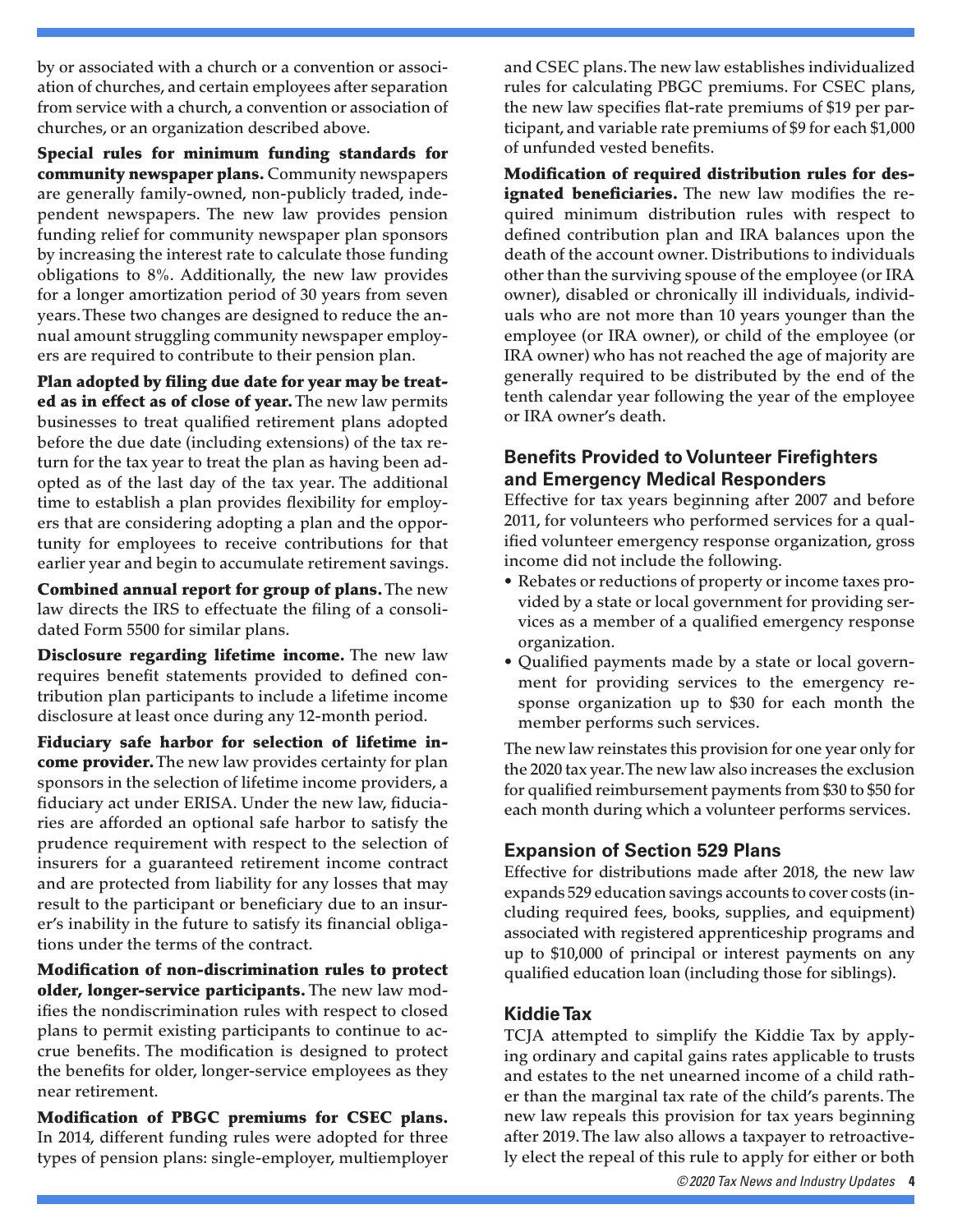of the 2018 and 2019 tax years, thus effectively allowing taxpayers to use the old rules in effect prior to the changes made by TCJA.

#### **Revenue Provisions**

To help pay for the cost of various tax provisions included in the new law, the following penalties are increased.

- Increase in penalty for failure to file.
- Increased penalties for failure to file retirement plan returns.
- Increase information sharing to administer excise taxes.

## **Parking Lot Rule Repealed for Tax-Exempt Organizations**

TCJA disallows a deduction for expenses associated with providing any qualified transportation fringe (QTF) to employees of the taxpayer. A business that owns an adjacent parking lot used by the general public and its employees may be required to allocate a portion of its costs as nondeductible under guidance issued by the IRS. Parking expenses are included in the definition of a nondeductible QTF.

TCJA also required tax-exempt organizations to pay tax on the corresponding increase in the amount of unrelated business taxable income (UBTI) that is attributable to the nondeductible parking expenses Apparently this meant that a church, exempt from taxation as an IRC section 501(c)(3) organization would have had to pay UBTI on the value of parking spaces allocated to church employees. After complaints from members of the religious community, Congress decided to repeal this provision as if it was never included in TCJA.

### **Repeal of Various ACA Provisions**

The new law also repeals the following provisions under the Affordable Care Act (ACA).

Medical device excise tax. Effective for sales after 2019, the manufacturers excise tax on medical devices is repealed.

Annual fee on health insurance providers. Effective for calendar years after 2020, the fee on health insurance providers is repealed.

Excise tax on high cost employer-sponsored health coverage. Effective for tax years beginning after 2019, the excise tax on high cost employer-sponsored health coverage (Cadillac plans) is repealed.

### **Disaster Tax Relief**

The Further Consolidated Appropriations Act of 2020 also includes the Taxpayer Certainty and Disaster Tax Relief Act. This new law includes disaster tax relief for federally-declared disaster areas that generally occurred during 2018 and 2019. The disaster tax relief is essentially the same as is regularly provided in the wake of major disasters like the various hurricane disaster tax relief provisions and the California wildfire disaster tax relief provisions that had been made available in prior years. However, unlike prior disaster tax relief provisions, the disaster relief included in this new law applies to all federally-declared disaster areas for which a major disaster occurred during the period beginning on January 1, 2018 and ending on January 19, 2020.

Qualified disaster. For purposes of the disaster tax relief provisions under the new law, the term "qualified disaster" means a disaster that occurred in a disaster area determined by the President to warrant individual or individual and public assistance from the Federal Government under the Robert T. Stafford Disaster Relief and Emergency Assistance Act (federally-declared disaster area).

**Incident period.** For purposes of the disaster tax relief provisions under the new law, the term "incident period" means, with respect to any qualified disaster, the period specified by the Federal Emergency Management Agency as the period during which such disaster occurred, except that such period cannot begin before January 1, 2018, or end after January 19, 2020.

No double benefit for the California wildfire disaster area. The new law denies a double benefit for any disaster tax relief provisions that are available to a taxpayer under the Bipartisan Budget Act of 2018, which provided similar disaster relief for the California wildfires. Thus, taxpayers eligible for the California wildfire disaster tax relief provisions are not eligible for the disaster tax relief provisions in this new law.

Qualified disaster distribution. The term "qualified disaster distribution" means any distribution from an eligible retirement plan made:

- On or after the first day of the incident period of a qualified disaster and before June 17, 2020, and
- To an individual whose principal place of abode at any time during the above period of the qualified disaster is located in the qualified disaster area and who has sustained an economic loss by reason of the qualified disaster.

10% early withdrawal penalty. The 10% early withdrawal penalty does not apply to any qualified disaster distribution. For purposes of this penalty relief provision, a qualified disaster distribution for any tax year cannot exceed the excess of:

- \$100,000, over
- The aggregate amounts treated as qualified disaster distributions received for all prior tax years.

The above \$100,000 aggregate limitation applies separately to each qualified disaster.